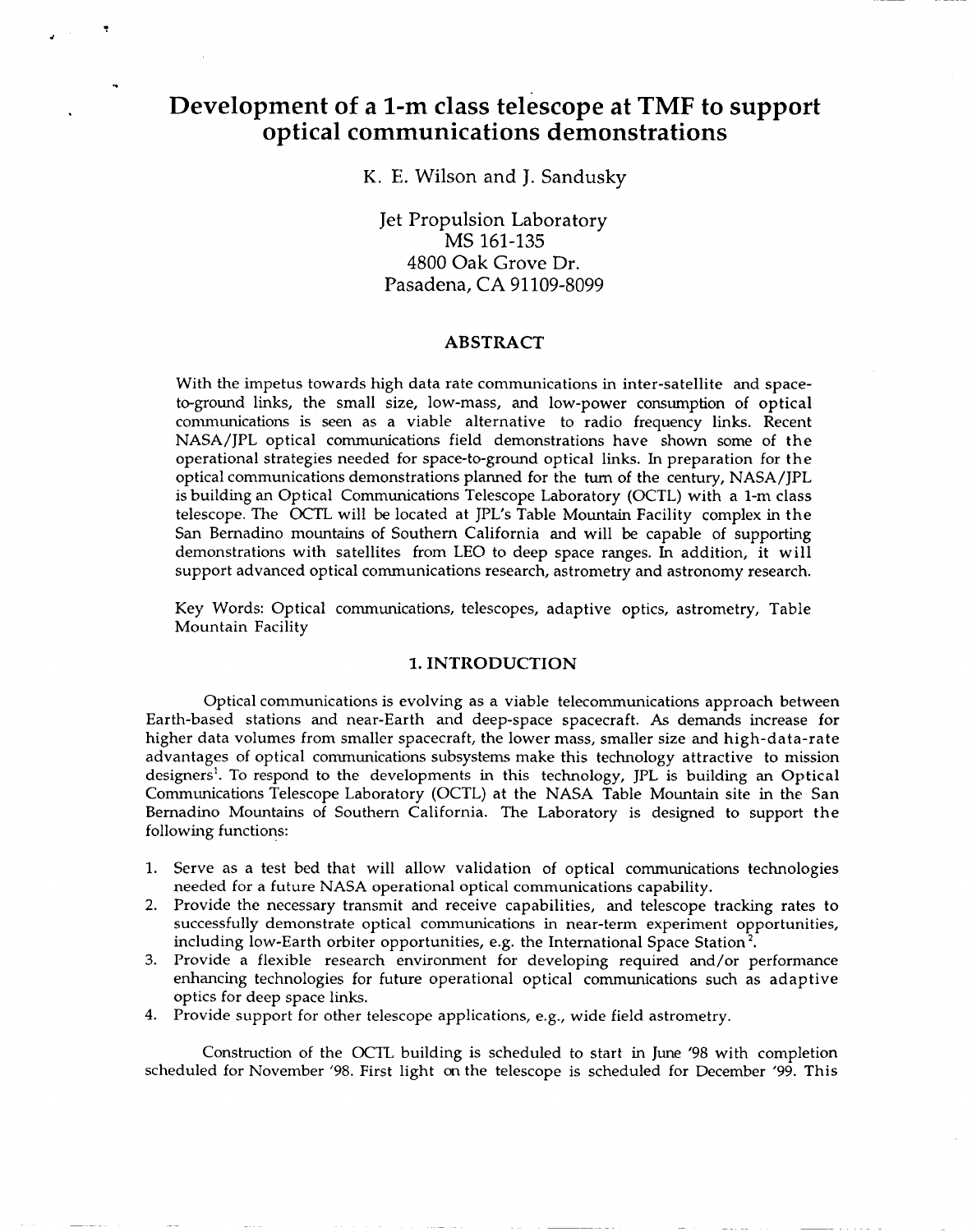paper describes the OCTL, JPL's first optical communications station. The building, the optical train and key performance requirements are given in Section 2. The site selection criteria are given in Section 3, and strategies to effect safe laser beam transmissions in Section 4. Acknowledgments are given in Section 5 and references in Section 6.

## 2. **OCTL DESCRIPTION**

The schematic of the OCTL telescope, dome enclosure, coude and cassegrain foci, laser lab area and foundation are shown in Figure 2.1. The Laboratory is housed in a 200 sq. m building that includes in addition to the area shown, an operations control area, and an electronics lab for equipment maintenance and repair. The telescope, its pier support, and the floor of the laser lab at coude focus are vibrationally isolated from the building and are all supported on a 0.9 -m thick concrete pad anchored into bedrock. The telescope is a l-m class Ritchey-Chretien design with nominally 10% primary aperture obstruction supported on an Az/El mount. The telescope has both cassegrain and coude foci that can be accessed by changing out the secondary mirror and removing or inserting the M3 coude flat. Mirror designations are as follows: Ml - primary, M2 - secondary, M3 - first coude turning flat between the primary and secondary, M4 - second coude flat, MS - third coude flat, M6 - fourth coude flat is located at the base of the telescope's azimuth axis, and M7 - the final coude flat that couples the laser beams to and from the coude room. Mirrors M6 and M7 are located in the hollow coude path pier. The f/7 cassegrain focus is designed to support wide-field astrometry research, and will use a field flattener in the optical path to reduce the field curvature to less than  $\pm 50$  microradians focus shift across over a 3 cm  $\times$  3 cm area in the focal plane. A de-rotator with less than 50 microradians field rotation error in image space will also be located in the cassegrain path to compensate for the field rotation during the track, a characteristic of the Az/El mount configuration.

Optical communications experiments are supported at the nominal f/30 coude path. The M7 mirror is supported by a rotatable pedestal that allow access to one of four optical tables and experiments at the coude focus. Among these are LEO communications, and high power laser propagation for laser guide star adaptive optics experiments, and deep space communications. Acquisition of LEO satellites is accomplished using a 20 cm finder telescope with 0.3 degree field that is attached to a small optical bench at the side of the main telescope and boresited with it. Some of the key optical characteristics of the telescope assembly are:

Primary aperture size: Dome Operating wavelength: Cassegrain focus field-of-view Coude focus field-of-view Aperture obscuration Mirror reflectivity

Mirror wavefront error

.

1 meter, nominal 6-m, slaved to telescope pointing direction 400 nm to 2500 nm -0.5 Degrees  $\sim$  100 microradians -10 percent. >80Y0 400 nm -700 nm >9870700 nrn -2500 nm <0.063 urn RMS (1/10 wave)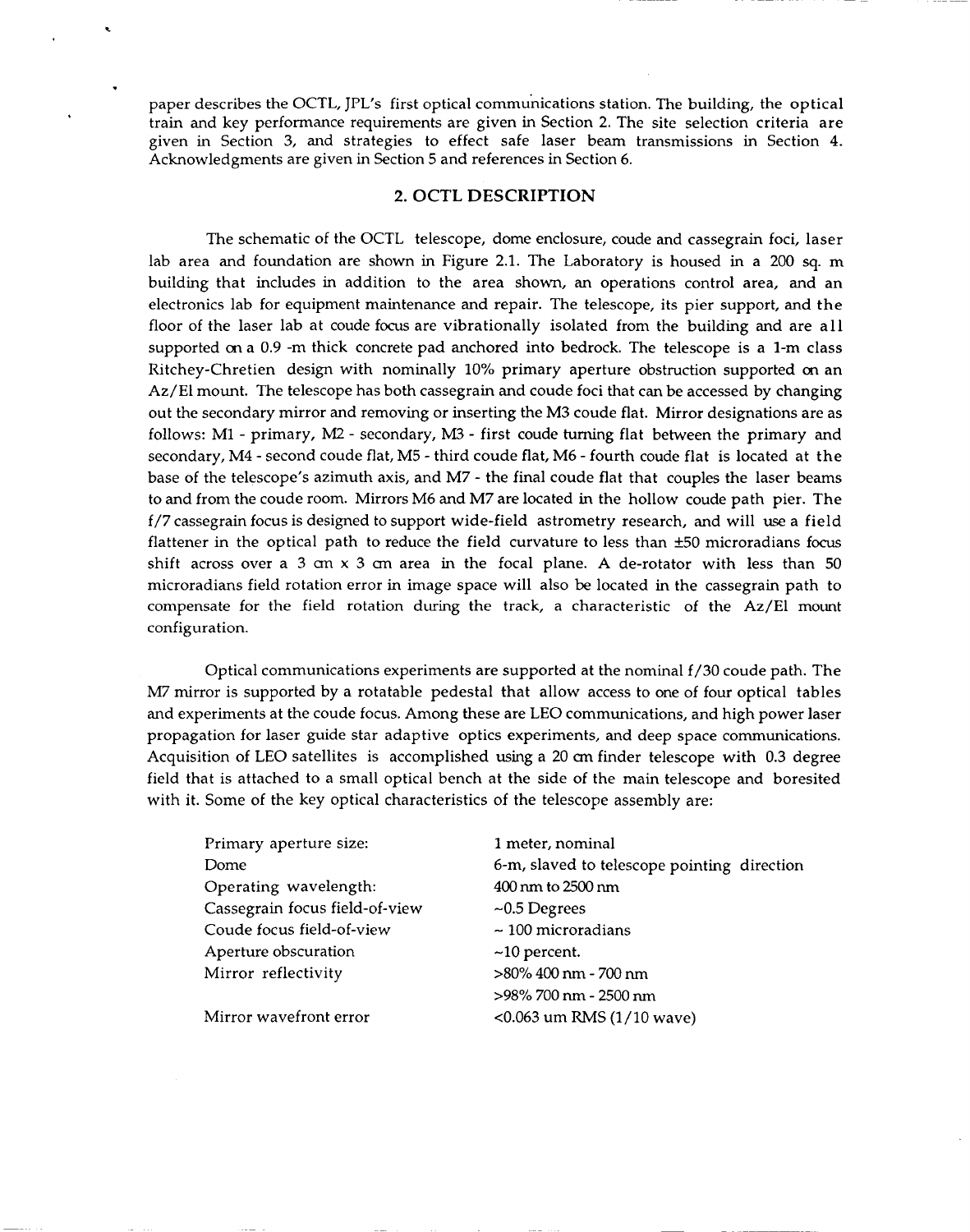

.

..

.,

Figure 1a. Telescope Conceptual Drawing  $(not to scale)$ 

Figure 2.1: Schematic of OCTL telescope with pier supported on concrete pad anchored into bedrock.

The travel limits are  $-5$  and 90 degrees in elevation and  $\pm 270$  degrees in azimuth. The telescope will support azimuth tracking speeds up to 20 deg./see, and accelerations up to 20 deg./sec<sup>2</sup>. Maximum elevation axis speeds and accelerations are 5 deg./sec and 5 deg./sec<sup>2</sup>, respectively. The rms tracking error requirements are given in Table 2.1 below. The small residual tracking error at sidereal rates are driven by the requirement to propagate neardiffraction limited atmosphere-corrected laser beams to deep space probes. The larger error tolerance at higher tracking rates shown in Table 2.1 reflects the acquisition and tracking strategy that we intend to implement for uplinks to LEO satellites. That is, we plan to take advantage of the large uplink margin to spread the uplink beam to approximately ten times the rms tracking error, and in so doing cover the telescope pointing uncertainty.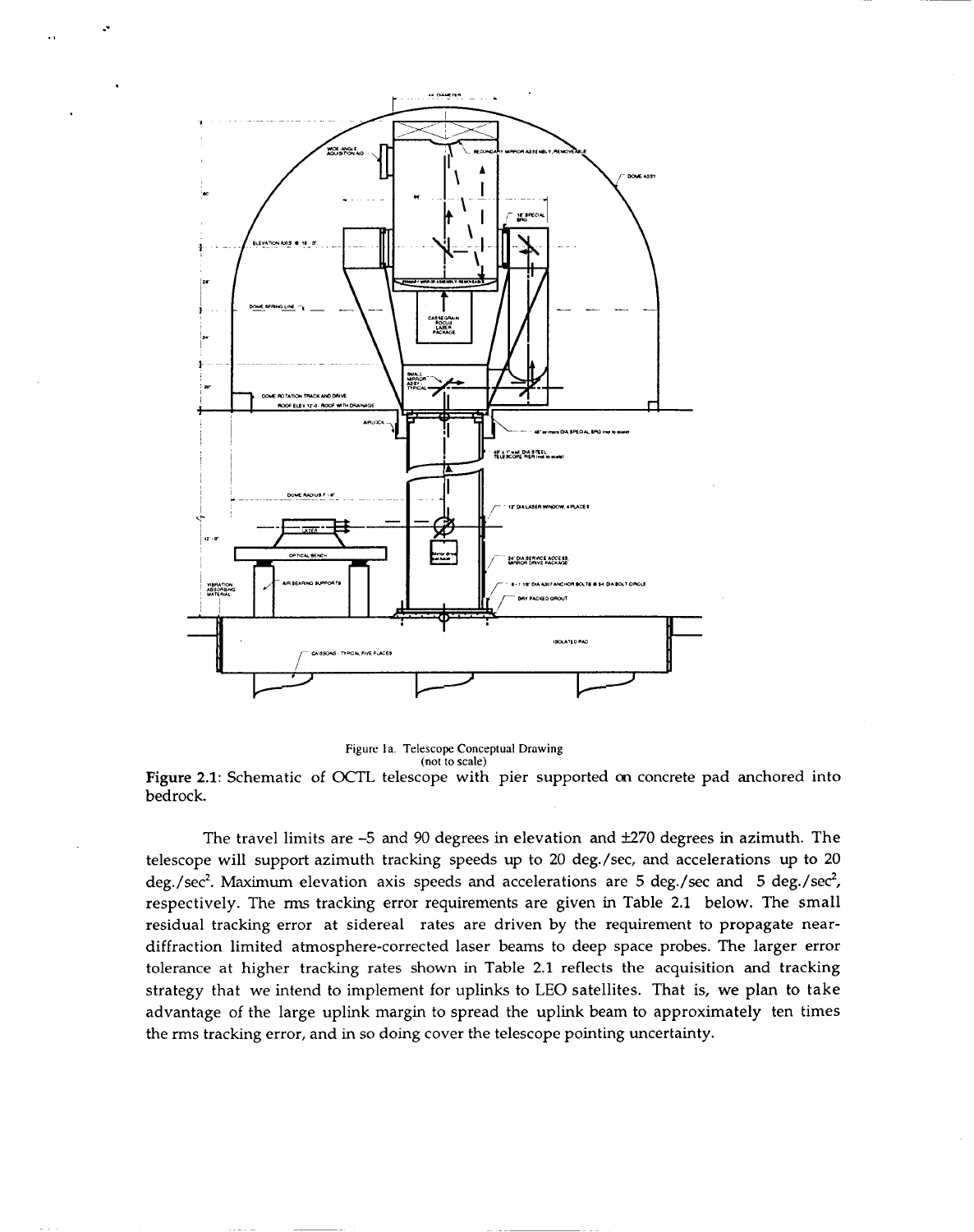| Velocity in Deg./Sec       | Frequency band, Hz |               |               |              |  |
|----------------------------|--------------------|---------------|---------------|--------------|--|
|                            | $0.1 - 10$         | $10 - 20$     | $20 - 200$    | 200-1000     |  |
| 0.0 for any valid position | $0.5 \mu$ rad      | $0.2 \mu rad$ | $0.1$ µrad    | $< 0.1$ µrad |  |
| 0.004                      | $0.5 \mu$ rad      | $0.2 \mu rad$ | $0.1 \mu$ rad | $< 0.1$ µrad |  |
| 1.0                        | $10.0 \mu rad$     | $0.4 \mu$ rad | $0.2 \mu rad$ | $< 0.2$ µrad |  |

Table 2.1. Maximum rms tracking error as a function of frequency for key tracking rates.

.'

.,

# **3. SITE SELECTION**

Proper location of the OCTL is key to meeting the requirements described in Section 1, and we performed a site selection study to ensure that the OCTL'S location met these requirements. Designed to be an R & D laboratory for optical communications research, astrometry, and astronomy, the selection criteria weighed heavily on atmospheric considerations. However, logistical considerations such as infrastructure (electricity, roads, water, etc.), the security of equipment, and of the research staff were also weighed in the selection process.

Important astronomical and astrometric site requirements for OCTL are 'good seeing' and 'dark skies'. The requirement of 'good seeing' is also an important consideration in the selection of the site for a ground transmission station. Atmospheric seeing introduces scintillation and wander in the uplink beam, and these effects degrade the quality of the uplink beam transmission. Sky darkness is characterized as the magnitude of the faintest star which can be observed, limited by background light from nearby cities. While dark skies are not critical to the ability of the OCTL to support optical communications, they are an important consideration in the site selection because of the multi-function nature of the laboratory. Highly desirable sites were therefore those that had existing telescopes and support facilities.

To ensure that the site would provide maximum support for laser communications demonstrations, we included a category for cloud cover. We also included as a separate category atmospheric transmission. Aerosols, pollutants, and particulates can scatter the optical beam and result in large transmission losses. These two criteria tend to favor locations that are near desert climates and removed from large cities.

Proximity to JPL was also one of the selection criteria. A lab close to JPL will be readily accessible to JPL's research staff and will facilitate experiment modifications. As with any new construction in a nationally protected area, the OCTL must demonstrate that it poses no significant impact cn the local ecology. The Finding of No Significant Impact (FONSI) is a critical element in the site selection process, and one that can impact construction schedules. Locating the OCTL at a previously developed site would reduce the likelihood of an adverse finding. A final criterion was the requirement that the site possess a level of security deemed acceptable for protecting the OCTL'S equipment.

With these criteria in mind, the site survey conducted for the OCTL facility considered a dozen sites within the south-western United States. The location of the sites considered is shown in Figure 3.1.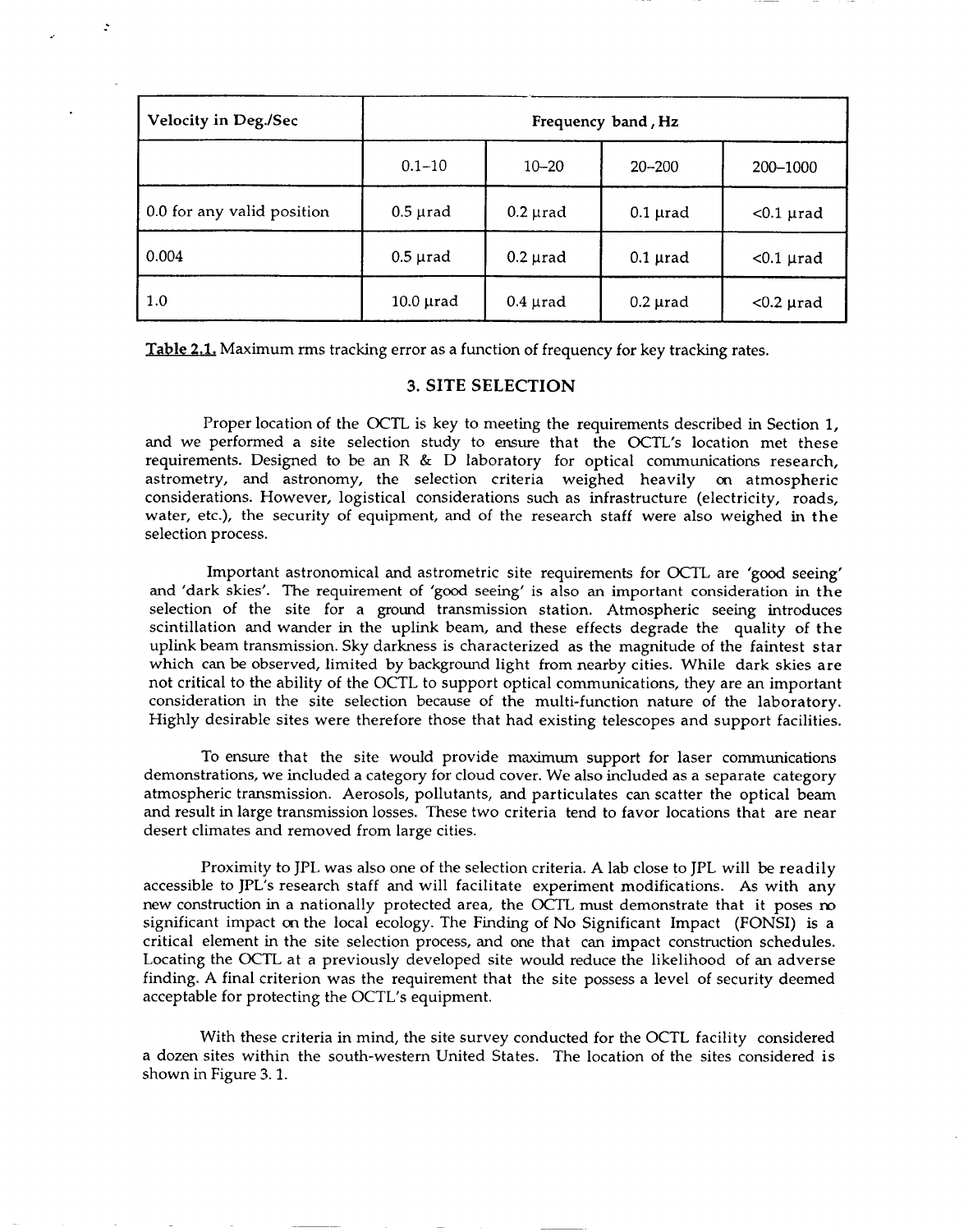| Category     | Criteria                                            | <b>FAIR</b>                       | <b>GOOD</b>                   | <b>EXCELLENT</b>               |
|--------------|-----------------------------------------------------|-----------------------------------|-------------------------------|--------------------------------|
| transmission | altitude compared<br>to aerosol layer               | below 5,000'                      | 5,000' to 10,000'             | above 10,000'                  |
| seeing       | typical seeing in<br>arcseconds                     | desert floor                      | $\sim$ 2"                     | less than 1"                   |
| cloud cover  | regional daily<br>fraction of sky that<br>is opaque | more than 0.35                    | $0.35$ to $0.25$              | less than 0.25                 |
| dark skies   | magnitude of<br>faintest star<br>observable         | brighter than<br>$18th$ magnitude | $18th$ to $22nd$<br>magnitude | fainter than 22nd<br>magnitude |

Table 3.1. Ratings applied to site selection categories

.

Each site was rated in atmospheric transmission, seeing, cloud cover, and sky darkness according to the criteria described in Table 3.1. Ranking of the sites was performed by first combining these characteristics into a single parameter representing the optical science quality of the site and subsequently sorting the sites based m the optical science quality, proximity, site security, and Federal Aviation Administration (FAA) and FONSI considerations. Table 3.2 shows how atmospheric transmission, seeing, cloud cover, and sky darkness were combined into a single parameter. Sorting proceeded first with a conjunctive sort of good or excellent optical science quality and good or excellent proximity. The sites were then sorted according to site security, and finally by FAA / FONSI.



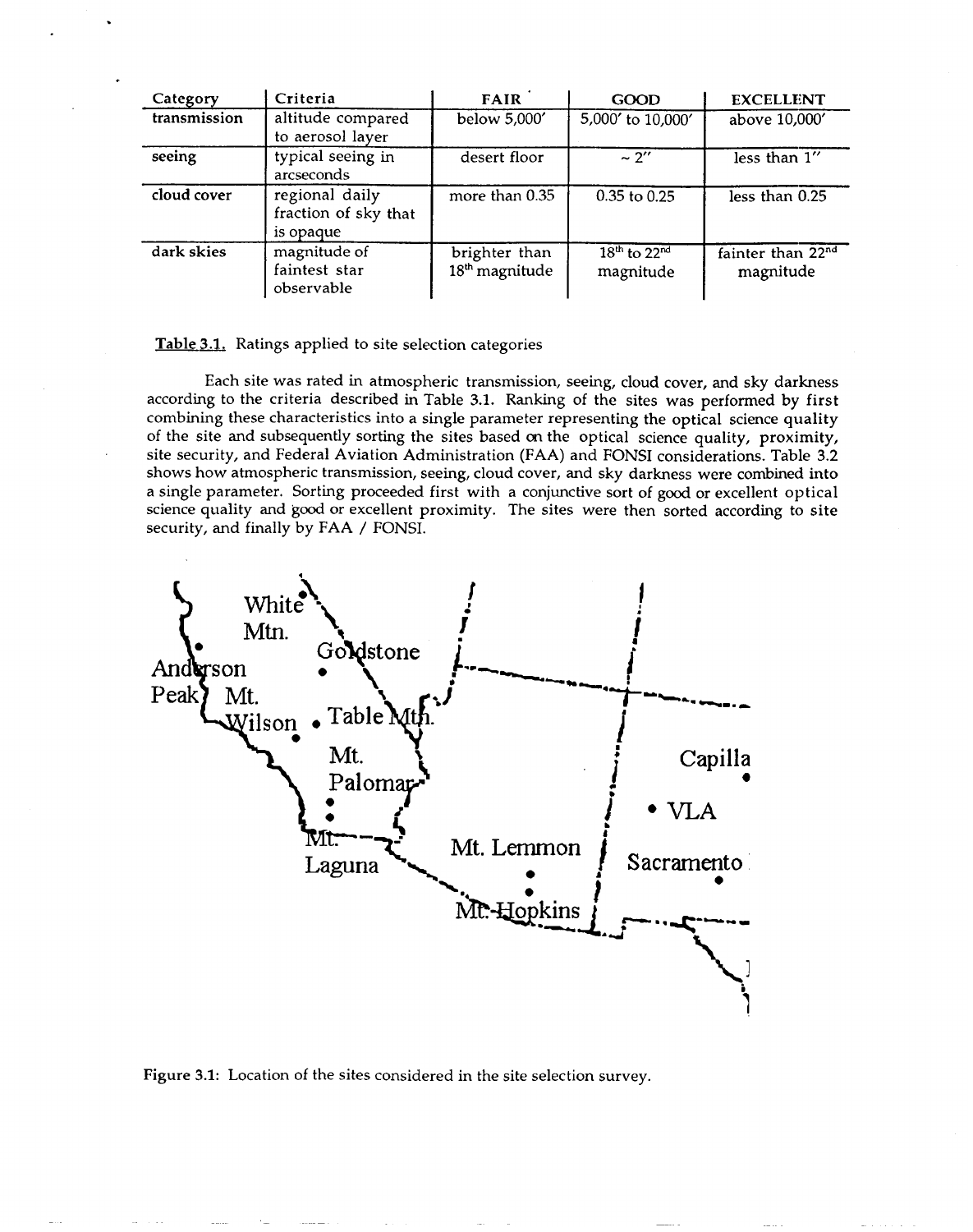|                     | atmospheric<br>transmission | seeing       | regional<br>cloud cover | sky<br>darkness | <b>NET</b><br>optical<br>science |
|---------------------|-----------------------------|--------------|-------------------------|-----------------|----------------------------------|
| Table Mountain, CA  |                             |              |                         |                 |                                  |
| Mount Wilson, CA    |                             | $\checkmark$ |                         |                 |                                  |
| Mount Laguna, CA    |                             |              |                         | $\checkmark$    |                                  |
| Mount Palomar, CA   |                             |              |                         |                 |                                  |
| Mount Lemmon, AZ    | $\checkmark$                |              | $\checkmark$            |                 | ン+                               |
| Mount Hopkins, AZ   | ✓                           | $\checkmark$ | $\checkmark$            |                 | ✓┽                               |
| White Mountain, CA  | $\checkmark$                |              | $\checkmark$            | $\checkmark$    | $\checkmark$                     |
| Sacramento Peak, NM | $\checkmark$                |              |                         |                 |                                  |
| Mount Locke, TX     | ✓                           |              |                         |                 |                                  |
| Capilla Peak, NM    | ✓                           |              |                         |                 |                                  |
| Goldstone, CA       |                             |              | $\checkmark$            |                 |                                  |
| VLA, NM             |                             |              |                         |                 |                                  |
| Anderson Peak, CA   |                             |              |                         |                 |                                  |

.

Table 3.2: Combining atmospheric transmission, seeing, regional cloud cover, and sky darkness to create a net optical science rating for each site. Dash  $(-)$  marks, check  $(\checkmark)$  marks, and check-plus  $(\checkmark+)$  marks indicate fair, good, and excellent, respectively.

Table 3.3 shows the result of the sorting process, producing a net suitability rating for each site. The most suitable candidate sites were Table Mountain and Mount Wilson in California. Neither site possessed the best optical science qualities available, but their combination of good optical quality, proximity, site security, and FAA / FONSI considerations made them the top choices. Table Mountain was selected over Mt. Wilson because of its infrastructure, its past history of supporting optical communications experiments, and because i t is not open to the public.

#### 4. **LASER TRANSMISSION SAFETY**

Propagation of laser beams in the atmosphere is regulated by the FAA and the Laser Clearinghouse. During the  $GOLD<sup>3</sup>$  and  $GOPEX<sup>4</sup>$  demonstrations, the FAA required that aircraft in the proximity of TMF be monitored. During these demonstrations aircraft spotters had to be posted on the grounds at TMF to alert the laser operator of aircraft approaching the uplink beam. This approach would clearly be unacceptable for an operational facility. As a precursor to the development of automated optical communications stations, OCTL will incorporate, test and evaluate automatic aircraft monitoring and uplink laser beam interrupt strategies that will automatically interrupt the uplink laser when an aircraft is detected. Among the systems being consider for implementation are: (i) the Remote Airspace Monitoring System (RAMS) that was developed by the Department of Energy, and (ii) the Automated Optical Aircraft Spotter (AOAS) system, developed for the Multiple Mirror Telescope (MMT) at the University of Arizona. The RAMS uses the output from the FAA's aircraft monitoring system and allows the uplink beam to be interrupted when an aircraft enters a predetermined zone of exclusion around the laser pointing direction. The AOAS system has a more global application and consists of a visible and near infrared camera that detects the aircraft and allows automatic triggering of a laser interrupt shutter when the aircraft enters a prescribed exclusion zone.